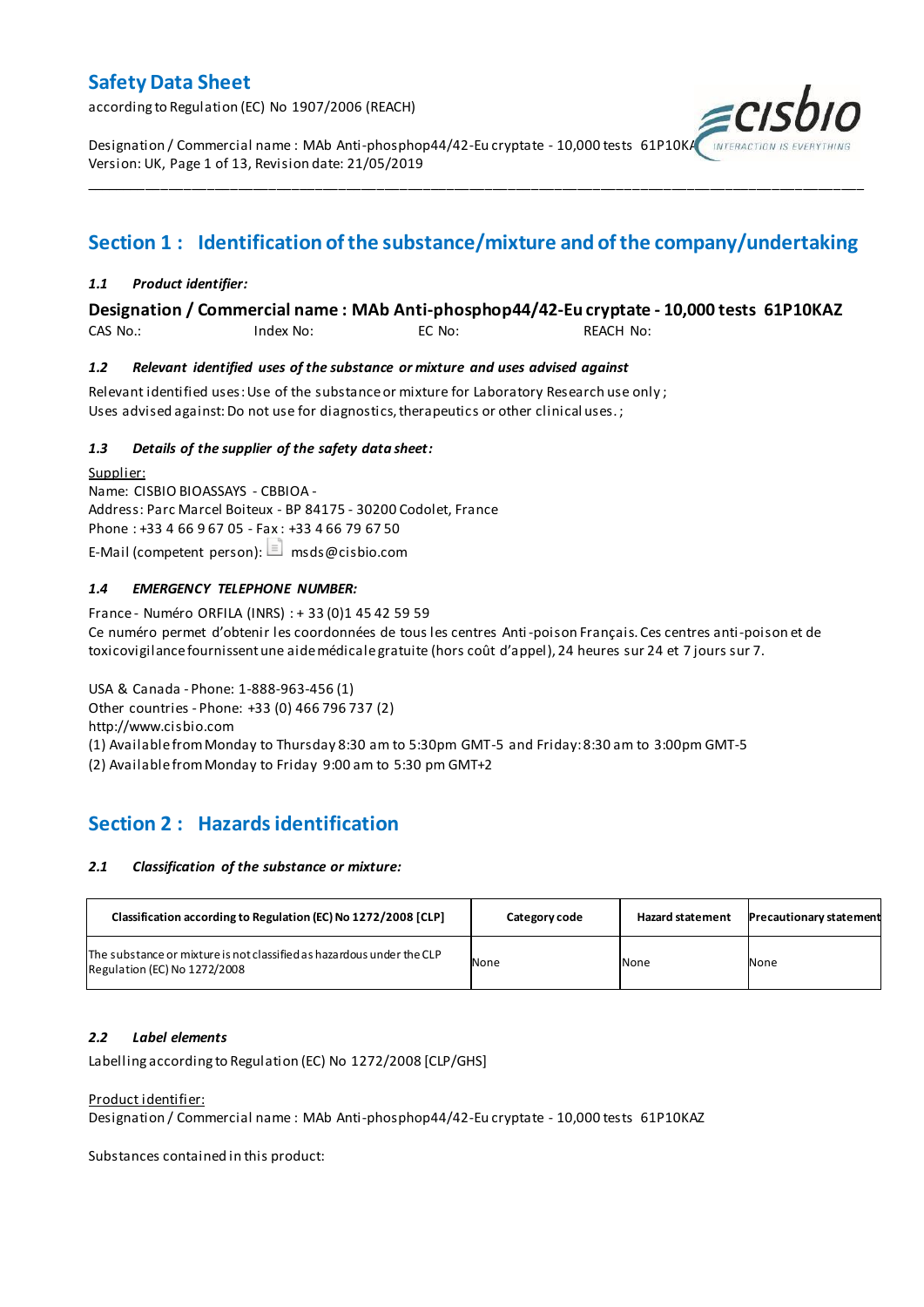according to Regulation (EC) No 1907/2006 (REACH)

Designation / Commercial name : MAb Anti-phosphop44/42-Eu cryptate - 10,000 tests 61P10KA INTERACTION IS EVERYTHING Version: UK, Page 2 of 13, Revision date: 21/05/2019



Hazard pictograms

Signal word:

Hazard and precautionary statements:

#### *2.3 Other hazards*

The mixture does not contain substances classified as 'Substances of Very High Concern' (SVHC) >= 0.1% published by the European CHemicals Agency (ECHA) under article 57 of REACH. The mixture satisfies neither the PBT nor the vPvB criteria for mixtures in accordance with annexe XIII of the REACH regulations EC 1907/2006. ; Adverse human health effects and symptoms:

\_\_\_\_\_\_\_\_\_\_\_\_\_\_\_\_\_\_\_\_\_\_\_\_\_\_\_\_\_\_\_\_\_\_\_\_\_\_\_\_\_\_\_\_\_\_\_\_\_\_\_\_\_\_\_\_\_\_\_\_\_\_\_\_\_\_\_\_\_\_\_\_\_\_\_\_\_\_\_\_\_\_\_\_\_\_\_\_\_\_\_\_\_\_\_\_\_\_\_\_\_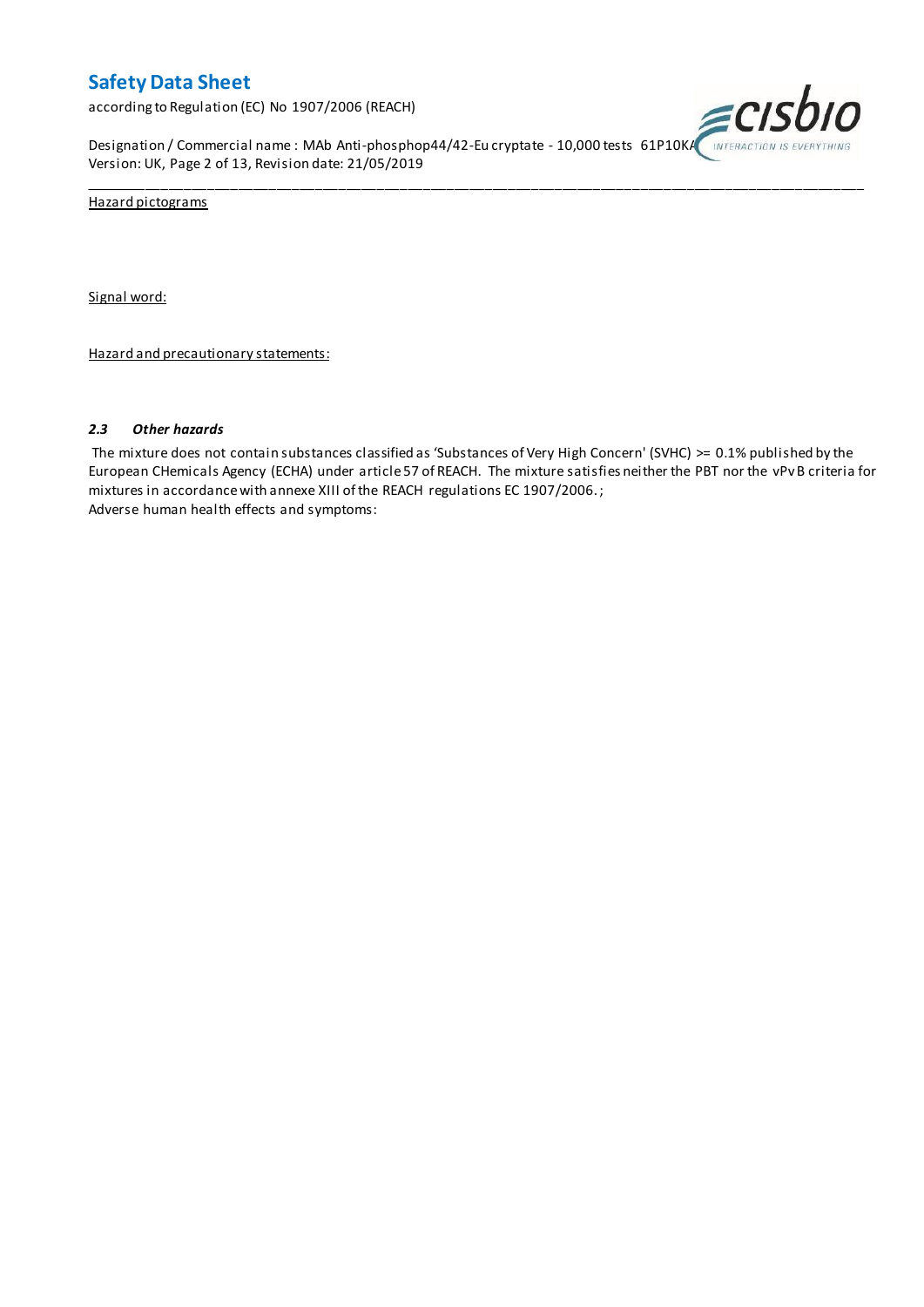according to Regulation (EC) No 1907/2006 (REACH)



Designation / Commercial name : MAb Anti-phosphop44/42-Eu cryptate - 10,000 tests 61P10K/ Version: UK, Page 3 of 13, Revision date: 21/05/2019

## **Section 3 : Composition/information on ingredients**

#### *3.2 Mixtures*

Hazardous ingredients:

| Substance name                                                               | CASn <sup>°</sup> | Index n° | EC n <sup>o</sup> | Classification according Regulation (EC) Concentration<br>No. 1272 [CLP] | (%)     | <b>SCL</b> | M-factor |
|------------------------------------------------------------------------------|-------------------|----------|-------------------|--------------------------------------------------------------------------|---------|------------|----------|
| $4-(2-$<br>hydroxyethyl)piperazin-<br>1-ylethanesulphonic 7365-45-9<br>lacid |                   |          | 230-907-9         |                                                                          | $< 3\%$ |            |          |

\_\_\_\_\_\_\_\_\_\_\_\_\_\_\_\_\_\_\_\_\_\_\_\_\_\_\_\_\_\_\_\_\_\_\_\_\_\_\_\_\_\_\_\_\_\_\_\_\_\_\_\_\_\_\_\_\_\_\_\_\_\_\_\_\_\_\_\_\_\_\_\_\_\_\_\_\_\_\_\_\_\_\_\_\_\_\_\_\_\_\_\_\_\_\_\_\_\_\_\_\_

Additional information:

Full text of H- and EUH-phrases: see SECTION 16.

### **Section 4 : First aid measures**

#### *4.1 Description of first aid measures*

**General information**:Do not leave affected person unattended. ;

**Following inhalation:**In case of respiratory tractirritation, consult a physician. ;

**Following skin contact**:After contact with skin, wash immediately with water ;

**Following eye contact**:After contact with the eyes, rinse with water with the eyelids open for a sufficient length of time, then consult an ophthalmologist immediately. ;

**Following ingestion**:Do NOT induce vomiting. ;

**Self-protection of the first aider**:

#### *4.2 Most important symptoms and effects, both acute and delayed*

Symptoms:No known symptoms to date. ; Effects:

#### *4.3 Indication of any immediate medical attention and special treatment needed*

Notes for the doctor:

## **Section 5 : Firefighting measures**

#### *5.1 Extinguishing media:*

**Suitable extinguishing media**:This product is not flammable. Use extinguishing agent suitable for type of surrounding fire ;

#### *5.2 Special hazards arising from the substance or mixture*

Hazardous combustion products:/

#### *5.3 Advice for fire-fighters*

Wear Protective clothing. ;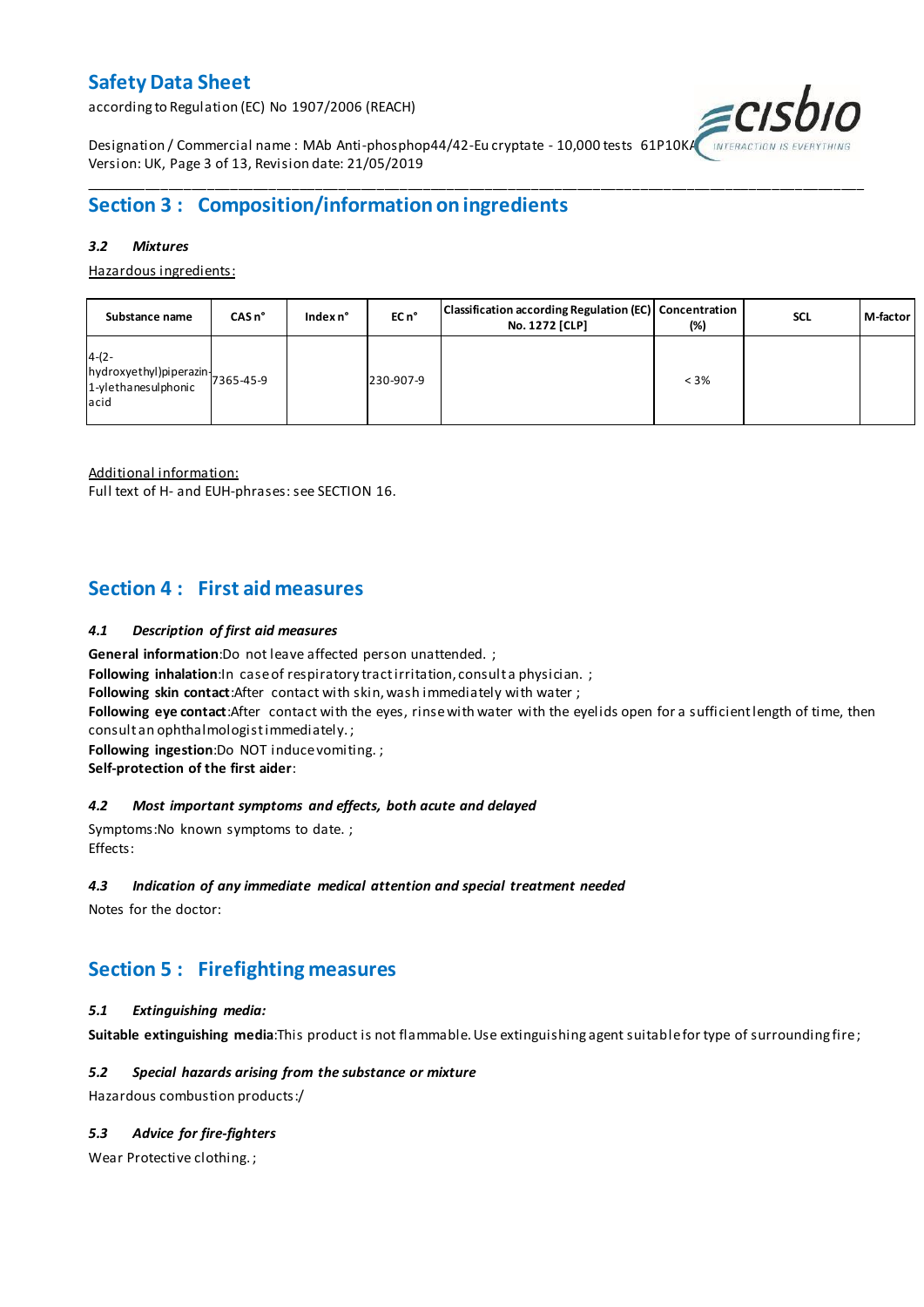according to Regulation (EC) No 1907/2006 (REACH)

Designation / Commercial name : MAb Anti-phosphop44/42-Eu cryptate - 10,000 tests 61P10KA Version: UK, Page 4 of 13, Revision date: 21/05/2019

\_\_\_\_\_\_\_\_\_\_\_\_\_\_\_\_\_\_\_\_\_\_\_\_\_\_\_\_\_\_\_\_\_\_\_\_\_\_\_\_\_\_\_\_\_\_\_\_\_\_\_\_\_\_\_\_\_\_\_\_\_\_\_\_\_\_\_\_\_\_\_\_\_\_\_\_\_\_\_\_\_\_\_\_\_\_\_\_\_\_\_\_\_\_\_\_\_\_\_\_\_



### **Section 6 : Accidental release measures**

#### *6.1 Personal precautions, protective equipment and emergency procedures*

Emergency procedures: Provide adequate ventilation. ;

#### *6.2 Environmental precautions*

Do not allow to enter into surface water or drains. ;

#### *6.3 Methods and material for containment and cleaning up*

For cleaning up:Suitable material for taking up: Absorbing material, organic ; Other information:

#### *6.4 Reference to other sections*

Additional information:

## **Section 7 : Handling and storage**

#### *7.1 Precautions for safe handling*

Protective measures: Advice on safe handling: Avoid contact with skin, eyes and clothes.; Fire preventions:

Do not eat, drink or smoke in areas where reagents are handled. ; Advice on general occupational hygiene Handle in accordance with good industrial hygiene and safety practice ;

#### *7.2 Conditions for safe storage, including any incompatibilities*

Technical measures and storage conditions: Requirements for storage rooms and vessels: Keep container tightly closed.; Hints on storage assembly: Materials to avoid: Further information on storage conditions:

#### *7.3 Specific end uses:*

Recommendations on specific end uses: Observe technical data sheet. ;

## **Section 8 : Exposure controls/personal protection**

#### *8.1 Control parameters*

Preliminary remark:

#### 8.1.1 Occupational exposure limits:

• France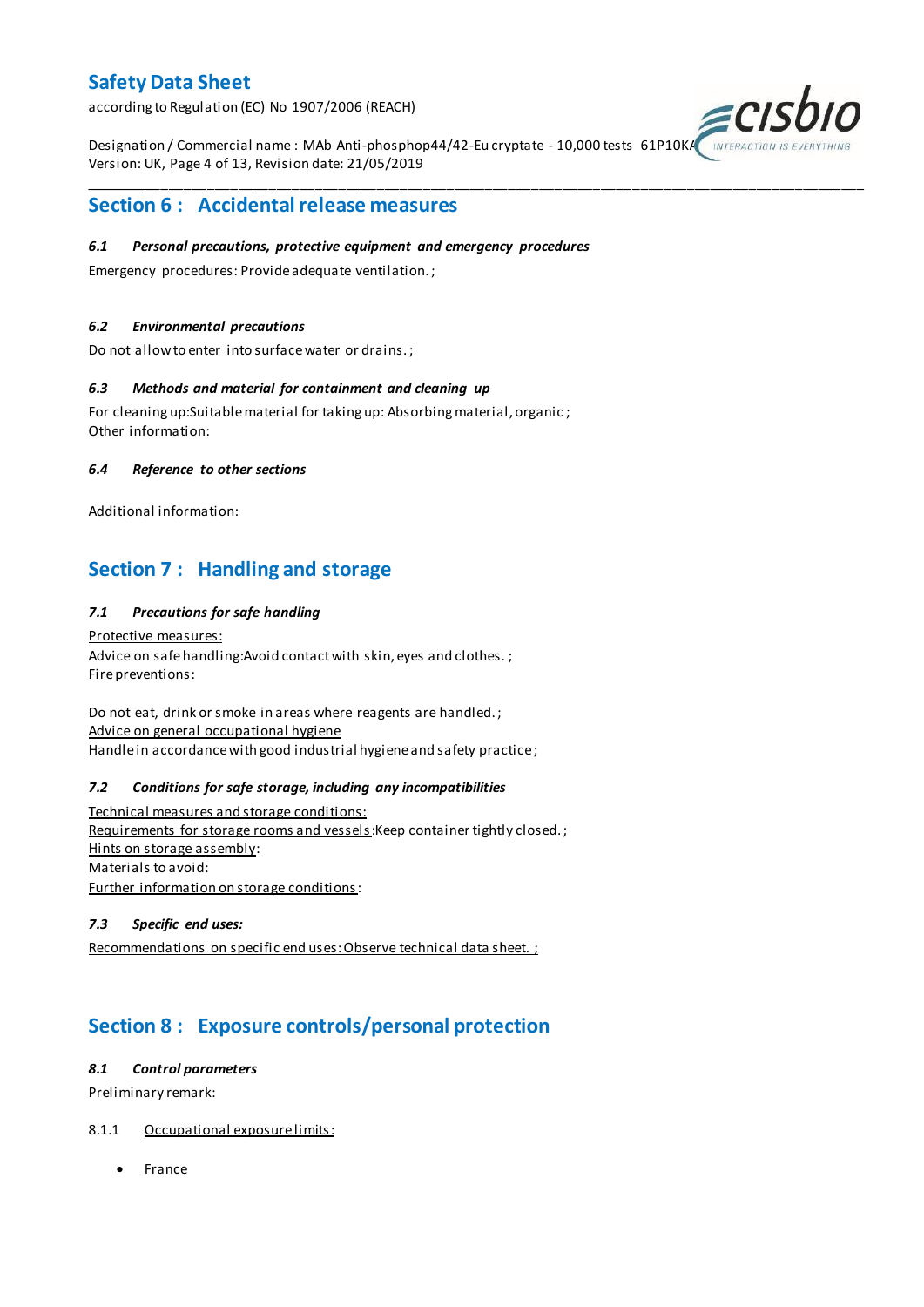according to Regulation (EC) No 1907/2006 (REACH)



Designation / Commercial name : MAb Anti-phosphop44/42-Eu cryptate - 10,000 tests 61P10KA INTERACTION IS EVERYTHING Version: UK, Page 5 of 13, Revision date: 21/05/2019

| Source:                 | Informations relatives à la réglementation VME (France) : ED 984, 07.2012 |           |            |           |                         |  |  |  |  |  |  |  |
|-------------------------|---------------------------------------------------------------------------|-----------|------------|-----------|-------------------------|--|--|--|--|--|--|--|
| Substance               | EC-No.                                                                    | CAS-No    | VLE(mg/m3) | VLE (ppm) | VME(mg/m3)<br>VME (ppm) |  |  |  |  |  |  |  |
| 7365-45-9/230-<br>907-9 | 230-907-9                                                                 | 7365-45-9 |            |           |                         |  |  |  |  |  |  |  |

#### • Spain

| Source :                | Limites de Exposicion Profesional para Agentes Quimicos en Espana<br>Instituto Nacional de Seguridade Higiene en el Trabajo<br>June 2015 |               |                  |              |                  |              |  |  |  |  |
|-------------------------|------------------------------------------------------------------------------------------------------------------------------------------|---------------|------------------|--------------|------------------|--------------|--|--|--|--|
| Substance               | EC-No.                                                                                                                                   | <b>CAS-No</b> | $VLA-EC$ (mg/m3) | VLA-EC (ppm) | $VLA-ED (mg/m3)$ | VLA-ED (ppm) |  |  |  |  |
| 7365-45-9/230-<br>907-9 | 230-907-9                                                                                                                                | 7365-45-9     |                  |              |                  |              |  |  |  |  |

#### **•** Germany

| Source:<br>TRGS 900, June 2015, BAuA |           |               |               |           |  |  |  |  |  |
|--------------------------------------|-----------|---------------|---------------|-----------|--|--|--|--|--|
| Substance                            | EC-No.    | <b>CAS-No</b> | $AGW$ (mg/m3) | AGW (ppm) |  |  |  |  |  |
| 7365-45-9/230-907-9                  | 230-907-9 | 7365-45-9     |               |           |  |  |  |  |  |

- Italia
- **•** Greece
- $\bullet$  UK
- OSHA (USA)

| Source:                     | Occupational Safety and Health Administration (OSHA) Permissible Exposure Limits (PELS) from 29 CFR 1910.1000 |               |  |                                                                                             |                                                                      |                                                                        |  |  |  |  |  |
|-----------------------------|---------------------------------------------------------------------------------------------------------------|---------------|--|---------------------------------------------------------------------------------------------|----------------------------------------------------------------------|------------------------------------------------------------------------|--|--|--|--|--|
| Substance                   | EC-No.                                                                                                        | <b>CAS-No</b> |  | <b>OSHA Permissible</b><br>Exposure Limit (PEL) Exposure Limit (PEL) 8-<br>hour TWA (mg/m3) | <b>OSHA Permissible</b><br><b>Exposure Limit (PEL)</b><br>STEL (ppm) | <b>OSHA Permissible</b><br><b>Exposure Limit (PEL)</b><br>STEL (mg/m3) |  |  |  |  |  |
| 7365-45-9/230-907 230-907-9 |                                                                                                               | 7365-45-9     |  |                                                                                             |                                                                      |                                                                        |  |  |  |  |  |

#### 8.1.2 Biological limit values (Germany):

| Source: | List of recommended health-based biological limit values (BLVs) and biological guidance values (BGVs), June 2014 |
|---------|------------------------------------------------------------------------------------------------------------------|
|---------|------------------------------------------------------------------------------------------------------------------|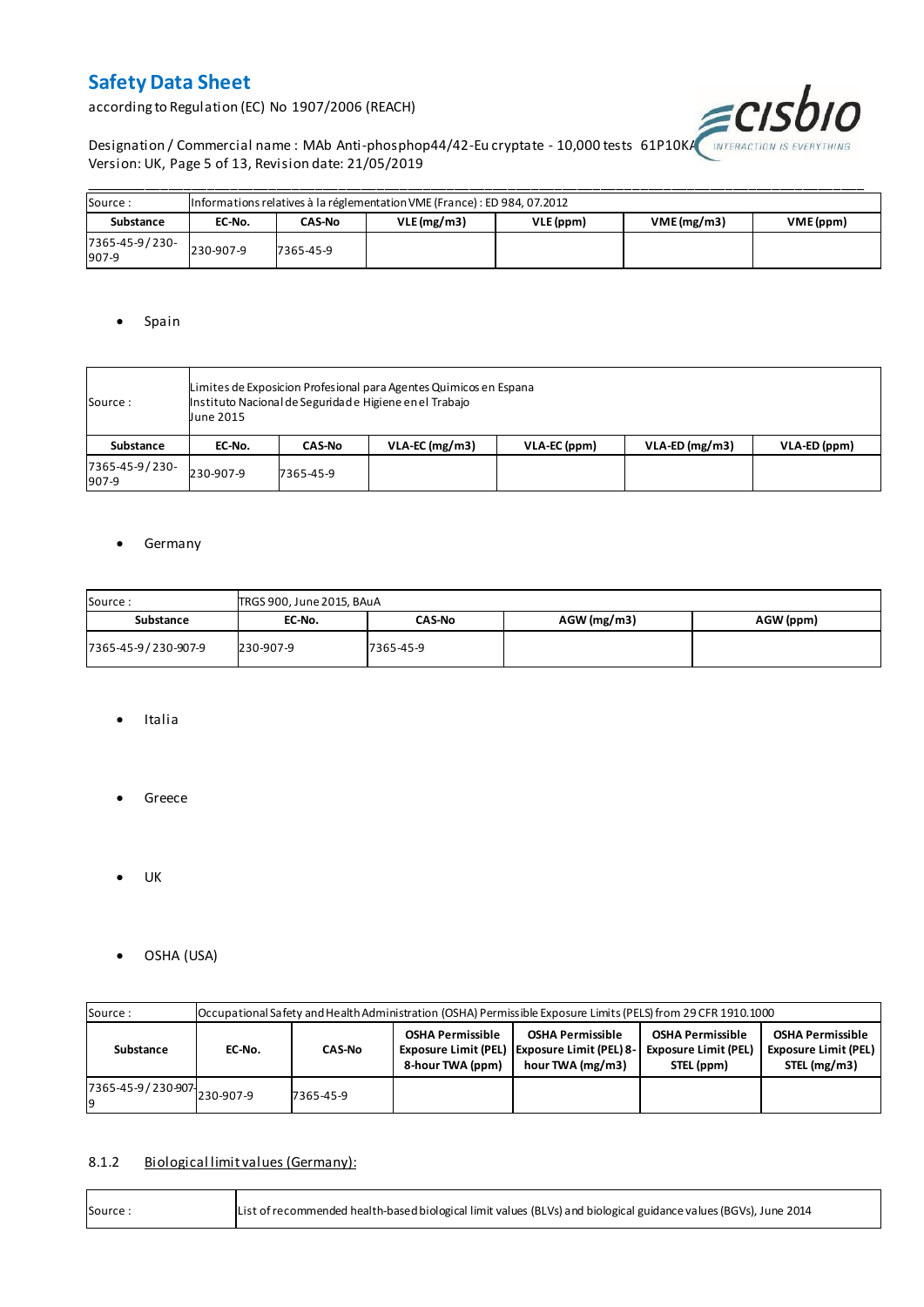according to Regulation (EC) No 1907/2006 (REACH)



Designation / Commercial name : MAb Anti-phosphop44/42-Eu cryptate - 10,000 tests 61P10KA Version: UK, Page 6 of 13, Revision date: 21/05/2019

| Substance           | EC-No.    | CAS-No    | BLV (mg/m3) | BLV (ppm) |
|---------------------|-----------|-----------|-------------|-----------|
| 7365-45-9/230-907-9 | 230-907-9 | 7365-45-9 |             |           |

#### 8.1.3 Exposure limits at intended use (Germany):

| Source:             | TRGS 903, November 2015, BAuA |           |             |           |  |  |  |  |  |  |
|---------------------|-------------------------------|-----------|-------------|-----------|--|--|--|--|--|--|
| Substance           | EC-No.                        | CAS-No    | BGW (mg/m3) | BGW (ppm) |  |  |  |  |  |  |
| 7365-45-9/230-907-9 | 230-907-9                     | 7365-45-9 |             |           |  |  |  |  |  |  |

#### 8.1.4 DNEL/PNEC-values:

#### • DNEL worker

| Source:                 |        | <b>GESTIS</b> - substance database |                                                 |                                                          |                                                           |                                 |                                                                            |                                    |                                                                                 |
|-------------------------|--------|------------------------------------|-------------------------------------------------|----------------------------------------------------------|-----------------------------------------------------------|---------------------------------|----------------------------------------------------------------------------|------------------------------------|---------------------------------------------------------------------------------|
| Substance               | EC-No. | <b>CAS-No</b>                      | Acute - dermal,<br>local effects<br>(mg/kg/day) | $Long-term -$<br>dermal, local<br>effects<br>(mg/kg/day) | Long-term –<br>dermal.<br>systemic effects<br>(mg/kg/day) | $Acute -$<br>linhalation. local | $Acute -$<br>inhalation.<br>vuleffects (mg/m3) systemic effects<br>(mg/m3) | $Long-term -$<br>inhalation, local | $Long-term -$<br>inhalation.<br>~~ leffects (mg/m3) systemic effects<br>(mg/m3) |
| 7365-45-9/<br>230-907-9 |        | 230-907-97365-45-9                 |                                                 |                                                          |                                                           |                                 | 23.5-23.5                                                                  |                                    |                                                                                 |

#### DNEL consumer

| Source:                       |        | GESTIS - substance database |                                               |                                                          |                                                             |                              |                                                                           |                                  |                                                                              |  |  |  |  |  |
|-------------------------------|--------|-----------------------------|-----------------------------------------------|----------------------------------------------------------|-------------------------------------------------------------|------------------------------|---------------------------------------------------------------------------|----------------------------------|------------------------------------------------------------------------------|--|--|--|--|--|
| Substance                     | EC-No. | <b>CAS-No</b>               | Acute-dermal.<br>local effects<br>(mg/kg/day) | $Long-term -$<br>dermal, local<br>effects<br>(mg/kg/day) | $Long-term -$<br>dermal,<br>systemic effects<br>(mg/kg/day) | Acute –<br>inhalation, local | $Acute -$<br>inhalation.<br>"leffects (mg/m3) systemic effects<br>(mg/m3) | Long-term –<br>inhalation, local | $Long-term -$<br>inhalation.<br>weffects (mg/m3) systemic effects<br>(mg/m3) |  |  |  |  |  |
| $7365 - 45 - 9/$<br>230-907-9 |        | 230-907-97365-45-9          |                                               |                                                          |                                                             |                              |                                                                           |                                  |                                                                              |  |  |  |  |  |

#### DNEL remark:

• PNEC

| Source:         | <b>INERIS</b>                  |               |            |                                                                                                                  |  |  |              |  |                      |  |            |                      |              |  |  |  |
|-----------------|--------------------------------|---------------|------------|------------------------------------------------------------------------------------------------------------------|--|--|--------------|--|----------------------|--|------------|----------------------|--------------|--|--|--|
| Substance       |                                |               |            | PNEC AQUATIC                                                                                                     |  |  |              |  |                      |  |            | <b>PNEC Sediment</b> |              |  |  |  |
|                 | EC-No.                         | <b>CAS-No</b> | freshwater |                                                                                                                  |  |  | marine water |  | intermittent release |  | freshwater |                      | marine water |  |  |  |
|                 |                                |               |            | (mg/L)  (mg/kg)  (ppm)  (mg/L)  (mg/kg) (ppm)  (mg/L)  (mg/kg)  (ppm)  (mg/L) (mg/kg) (ppm) (mg/L) (mg/kg) (ppm) |  |  |              |  |                      |  |            |                      |              |  |  |  |
| 7365-45-9<br>19 | / 230-907- 230-907-9 7365-45-9 |               |            |                                                                                                                  |  |  |              |  |                      |  |            |                      |              |  |  |  |

| Source:          | <b>INERIS</b> |               |                    |                                      |                |                               |  |  |  |  |  |
|------------------|---------------|---------------|--------------------|--------------------------------------|----------------|-------------------------------|--|--|--|--|--|
| <b>Substance</b> | EC-No.        | <b>CAS-No</b> | <b>Others</b>      |                                      |                |                               |  |  |  |  |  |
|                  |               |               | PNEC soil          | PNEC sewage treatment<br>plant       | PNEC air       | PNEC secondary<br>poisoning   |  |  |  |  |  |
|                  |               |               | (mg/kg)<br>l(mg/L) | (mg/kg)<br>$(ppm)$ $(mg/L)$<br>(ppm) | (mg/L) (mg/kg) | (ppm) (mg/L) (mg/kg)<br>(ppm) |  |  |  |  |  |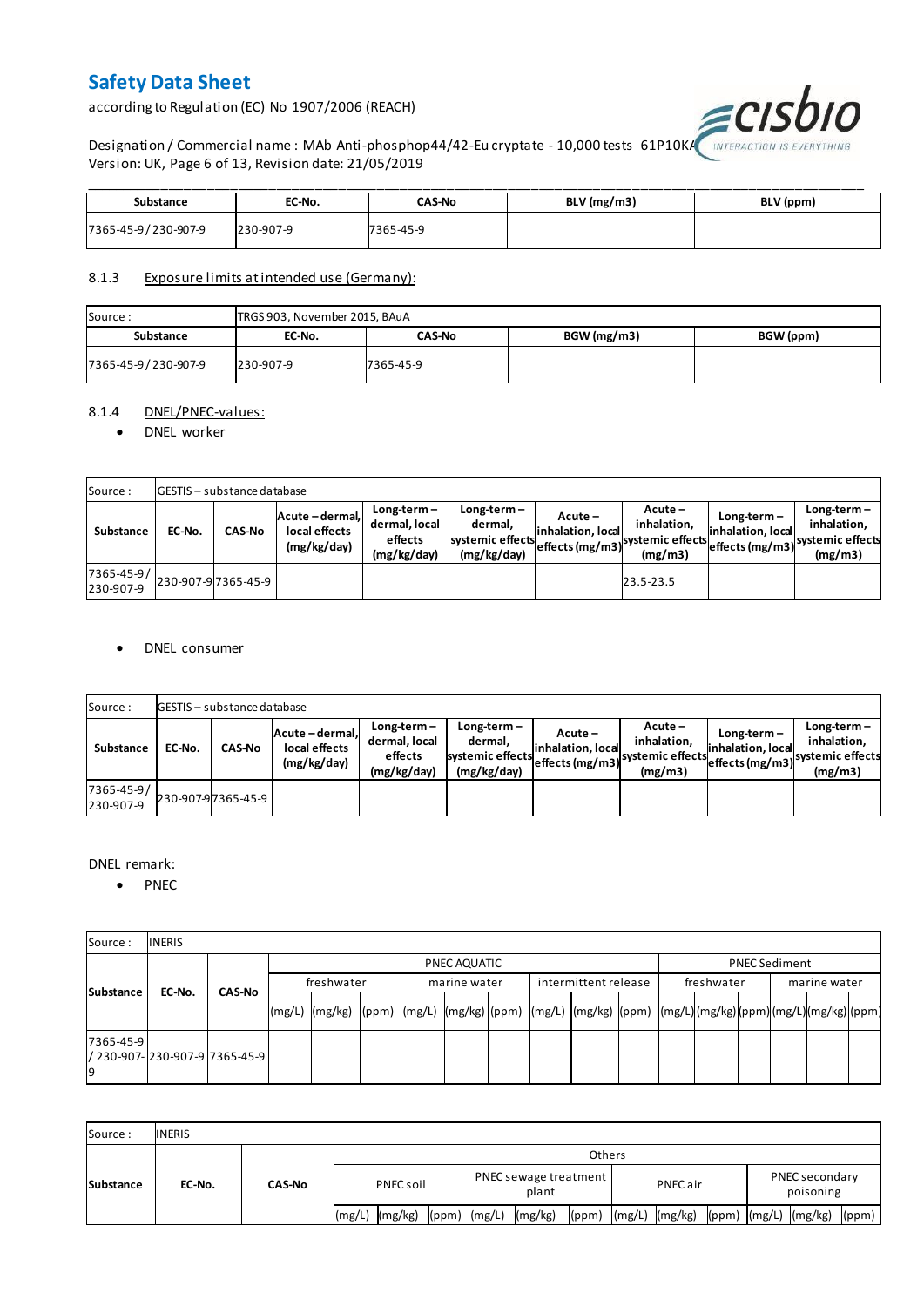according to Regulation (EC) No 1907/2006 (REACH)



Designation / Commercial name : MAb Anti-phosphop44/42-Eu cryptate - 10,000 tests 61P10KA INTERACTION IS I Version: UK, Page 7 of 13, Revision date: 21/05/2019

| $\begin{array}{ c c c }\n 7365-45-9/230-907-9\n \end{array}$ | 7365-45-9 |  |  |  |  |  |  |
|--------------------------------------------------------------|-----------|--|--|--|--|--|--|

PNEC remark: Control parameters remark:

#### *8.2 Exposure controls*

8.2.1 Appropriate engineering controls:

8.2.2 Personal protective equipment:

**Eye / Face protection**: Safety glasses with side-shields ; **Skin protection**:Gloves ;

**Respiratory protection**:Ensure adequate ventilation ;

**Thermal hazards**:

8.2.3 Environmental exposure controls:

## **Section 9 : Physical and chemical properties**

#### *9.1 Information on basic physical and chemical properties*

| Appearance            |             |
|-----------------------|-------------|
| Physical state        | Liquid ;    |
| Colour                | Colorless : |
| Odour                 |             |
| Odour threshold (ppm) |             |

|                                                             |                                       | Value | Concentration<br>(mol/L) | Method | Temperature (°C) | Pressure (kPa) | Remark |
|-------------------------------------------------------------|---------------------------------------|-------|--------------------------|--------|------------------|----------------|--------|
| pH                                                          |                                       |       |                          |        |                  |                |        |
| Melting point (°C)                                          |                                       |       |                          |        |                  |                |        |
| Freezing point (°C)                                         |                                       |       |                          |        |                  |                |        |
| Initial boiling point/boiling range (°C)                    |                                       |       |                          |        |                  |                |        |
| Flash point (°C)                                            |                                       |       |                          |        |                  |                |        |
| Evaporation rate (kg/m <sup>2</sup> /h)                     |                                       |       |                          |        |                  |                |        |
| Flammability (type : ) (%)                                  |                                       |       |                          |        |                  |                |        |
| Upper/lower<br>flammability or explosive<br>limits          | Upper explosive limit<br>(%)          |       |                          |        |                  |                |        |
|                                                             | Lower explosive limit (%)             |       |                          |        |                  |                |        |
| Vapour pressure (kPa)                                       |                                       |       |                          |        |                  |                |        |
| Vapour density (g/cm <sup>3</sup> )                         |                                       |       |                          |        |                  |                |        |
|                                                             | Density (g/cm <sup>3</sup> )          |       |                          |        |                  |                |        |
| Densities                                                   | Relative density (g/cm <sup>3</sup> ) |       |                          |        |                  |                |        |
|                                                             | Bulk density (g/cm <sup>3</sup> )     |       |                          |        |                  |                |        |
|                                                             | Critical density (g/cm <sup>3</sup> ) |       |                          |        |                  |                |        |
| Solubility (Type: ) (g/L)                                   |                                       |       |                          |        |                  |                |        |
| Partition coefficient (log Pow)<br>n-octanol/water at pH :  |                                       |       |                          |        |                  |                |        |
| Auto-ignition temperature (°C)                              |                                       |       |                          |        |                  |                |        |
| Decomposition temperature (°C)<br>Decomposition energy : kJ |                                       |       |                          |        |                  |                |        |
| Viscosity                                                   | Viscosity, dynamic (poiseuille)       |       |                          |        |                  |                |        |
|                                                             | Viscosity, cinematic $(cm3/s)$        |       |                          |        |                  |                |        |
| Oxidising properties                                        |                                       |       |                          |        |                  |                |        |
| <b>Explosive properties</b>                                 |                                       |       |                          |        |                  |                |        |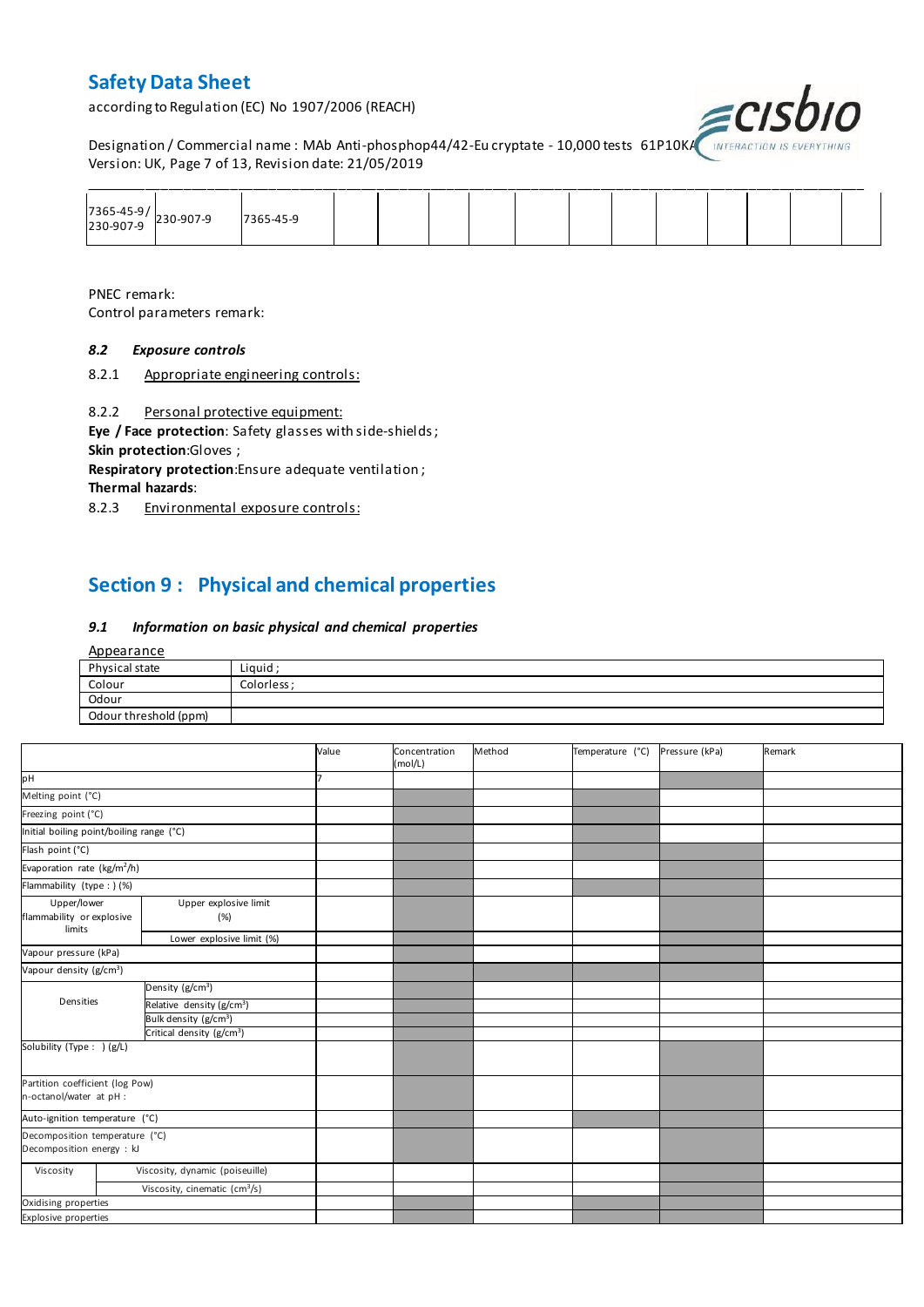according to Regulation (EC) No 1907/2006 (REACH)



Designation / Commercial name : MAb Anti-phosphop44/42-Eu cryptate - 10,000 tests 61P10K/ Version: UK, Page 8 of 13, Revision date: 21/05/2019

\_\_\_\_\_\_\_\_\_\_\_\_\_\_\_\_\_\_\_\_\_\_\_\_\_\_\_\_\_\_\_\_\_\_\_\_\_\_\_\_\_\_\_\_\_\_\_\_\_\_\_\_\_\_\_\_\_\_\_\_\_\_\_\_\_\_\_\_\_\_\_\_\_\_\_\_\_\_\_\_\_\_\_\_\_\_\_\_\_\_\_\_\_\_\_\_\_\_\_\_\_

#### *9.2 Other information:*

No other relevant data available

## **Section 10 : Stability and reactivity**

*10.1 Reactivity* This material is considered to be non-reactive under normal use conditions. ;

- *10.2 Chemical stability*
- *10.3 Possibility of hazardous reactions*
- *10.4 Conditions to avoid:*
- *10.5 Incompatible materials:*
- *10.6 Hazardous decomposition products:*

Does not decompose when used for intended uses. ;

### **Section 11 : Toxicological information**

Toxicokinetics, metabolism and distribution

#### *11.1 Information on toxicological effects*

#### **Substances**

**Acute toxicity**

Animal data: Acute oral toxicity:

Acute dermal toxicity:

Acute inhalative toxicity:

Practical experience / human evidence: Assessment / Classification: General Remark:

**Skin corrosion/irritation**

Animal data:

In-vitro skin test method: In-vitro skin test result: Assessment / Classification:

**Eye damage/irritation**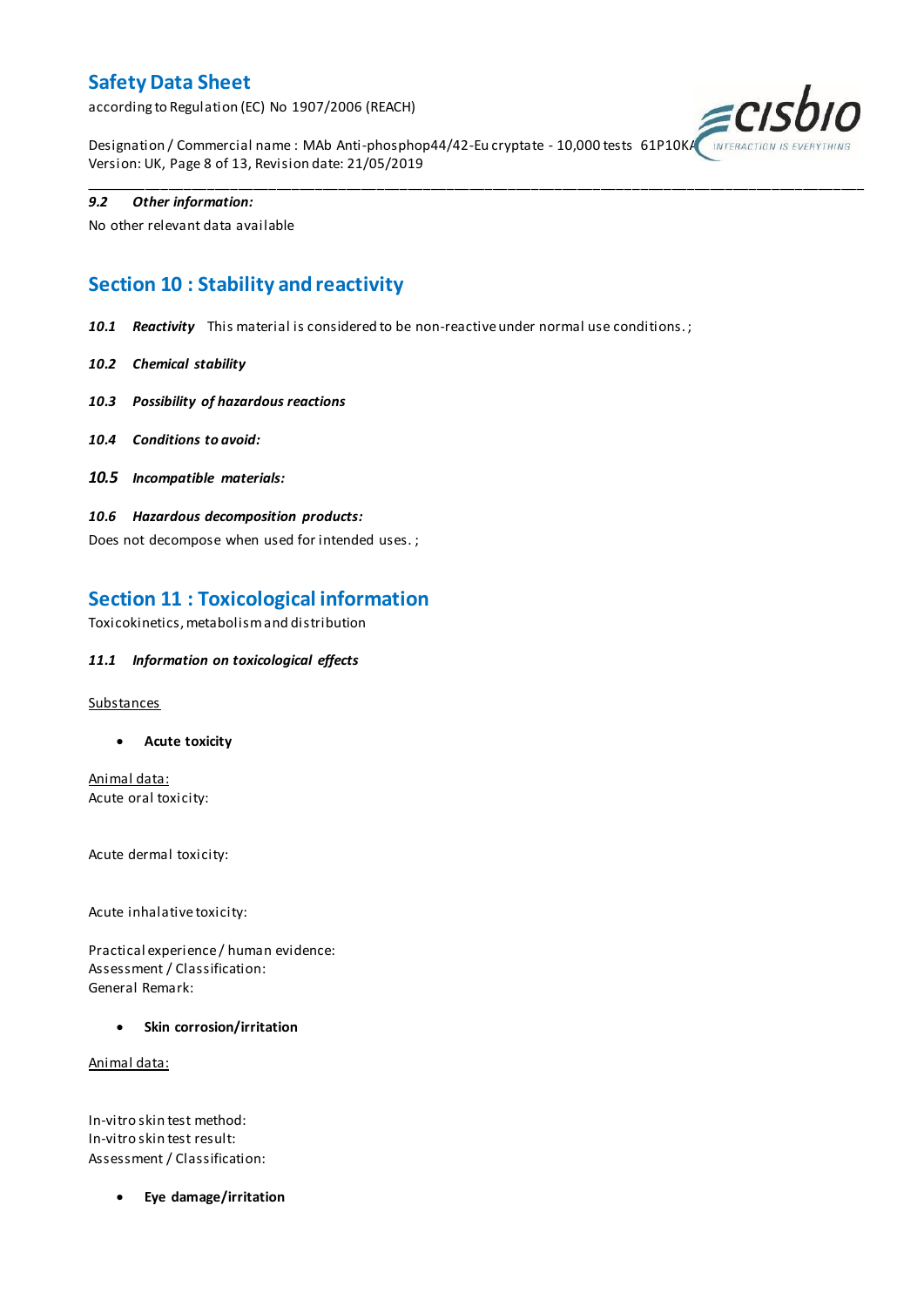according to Regulation (EC) No 1907/2006 (REACH)



Designation / Commercial name : MAb Anti-phosphop44/42-Eu cryptate - 10,000 tests 61P10KA Version: UK, Page 9 of 13, Revision date: 21/05/2019

\_\_\_\_\_\_\_\_\_\_\_\_\_\_\_\_\_\_\_\_\_\_\_\_\_\_\_\_\_\_\_\_\_\_\_\_\_\_\_\_\_\_\_\_\_\_\_\_\_\_\_\_\_\_\_\_\_\_\_\_\_\_\_\_\_\_\_\_\_\_\_\_\_\_\_\_\_\_\_\_\_\_\_\_\_\_\_\_\_\_\_\_\_\_\_\_\_\_\_\_\_

#### Animal data:

In vitro eye test method: In vitro eye test result: Assessment / Classification:

- **CMR effects (carcinogenity, mutagenicity and toxicity for reproduction)**
	- o Germ cell mutagenicity:

Animal data:

Assessment / Classification:

o Carcinogenicity

Practical experience / human evidence: Animal data:

Other information: Assessment / Classification:

o Reproductive toxicity

Practical experience / human evidence: Animal data:

Other information: Assessment / Classification:

Overall assessment on CMR properties:

- **Specific target organ toxicity (single exposure)**
	- o STOT SE 1 and 2

Animal data:

Other information:

o STOT SE 3

Practical experience / human evidence:

Other information: Assessment / Classification:

#### **Specific target organ toxicity (repeated exposure)**

Practical experience / human evidence: Animal data:

Assessment / Classification: Other information

**Aspiration hazard**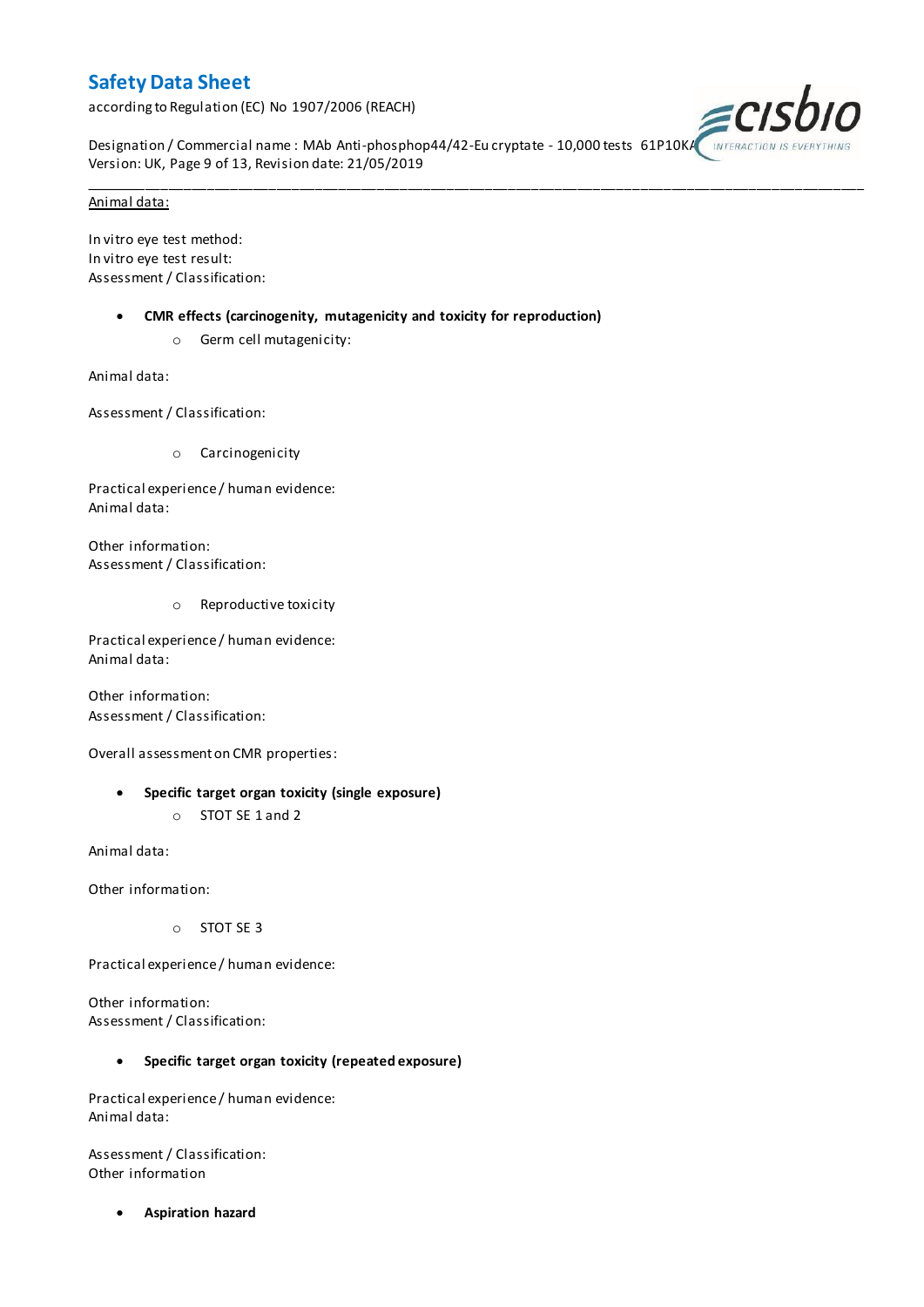according to Regulation (EC) No 1907/2006 (REACH)



Designation / Commercial name : MAb Anti-phosphop44/42-Eu cryptate - 10,000 tests 61P10KA Version: UK, Page 10 of 13, Revision date: 21/05/2019

Practical experience / human evidence: Experimental data: viscosity data: see SECTION 9. Assessment / Classification: Remark:

11.1.1 Mixtures No toxicological information is available for the mixture itself

## **Section 12 : Ecological information**

In case that test data regarding one endpoint/differentiation exist for the mixture itself, the classification is carried out according to the substance criteria (excluding biodegradation and bioaccumulation). If no test data exist, the criteria for mixture classification has to be used (calculation method) in this case the toxicological data of the ingredients are shown.

\_\_\_\_\_\_\_\_\_\_\_\_\_\_\_\_\_\_\_\_\_\_\_\_\_\_\_\_\_\_\_\_\_\_\_\_\_\_\_\_\_\_\_\_\_\_\_\_\_\_\_\_\_\_\_\_\_\_\_\_\_\_\_\_\_\_\_\_\_\_\_\_\_\_\_\_\_\_\_\_\_\_\_\_\_\_\_\_\_\_\_\_\_\_\_\_\_\_\_\_\_

#### *12.1 Aquatic toxicity:*

Acute (short-term) fish toxicity

Chronic (long-term) fish toxicity

Acute (short-term) toxicity to crustacea

Chronic (long-term) toxicity to crustacea

Acute (short-term) toxicity to algae and cyanobacteria

Toxicity to microorganisms and other aquatic plants / organisms

Assessment / Classification:

#### *12.2 Persistence and degradability*

Biodegradation:

Abiotic Degradation:

Assessment / Classification:

#### *12.3 Bioaccumulative potential*

Bioconcentration factor (BCF):

#### *12.4 Mobility in soil*

#### *12.5 Results of PBT and vPvB assessment*

*12.6 Other adverse effects:*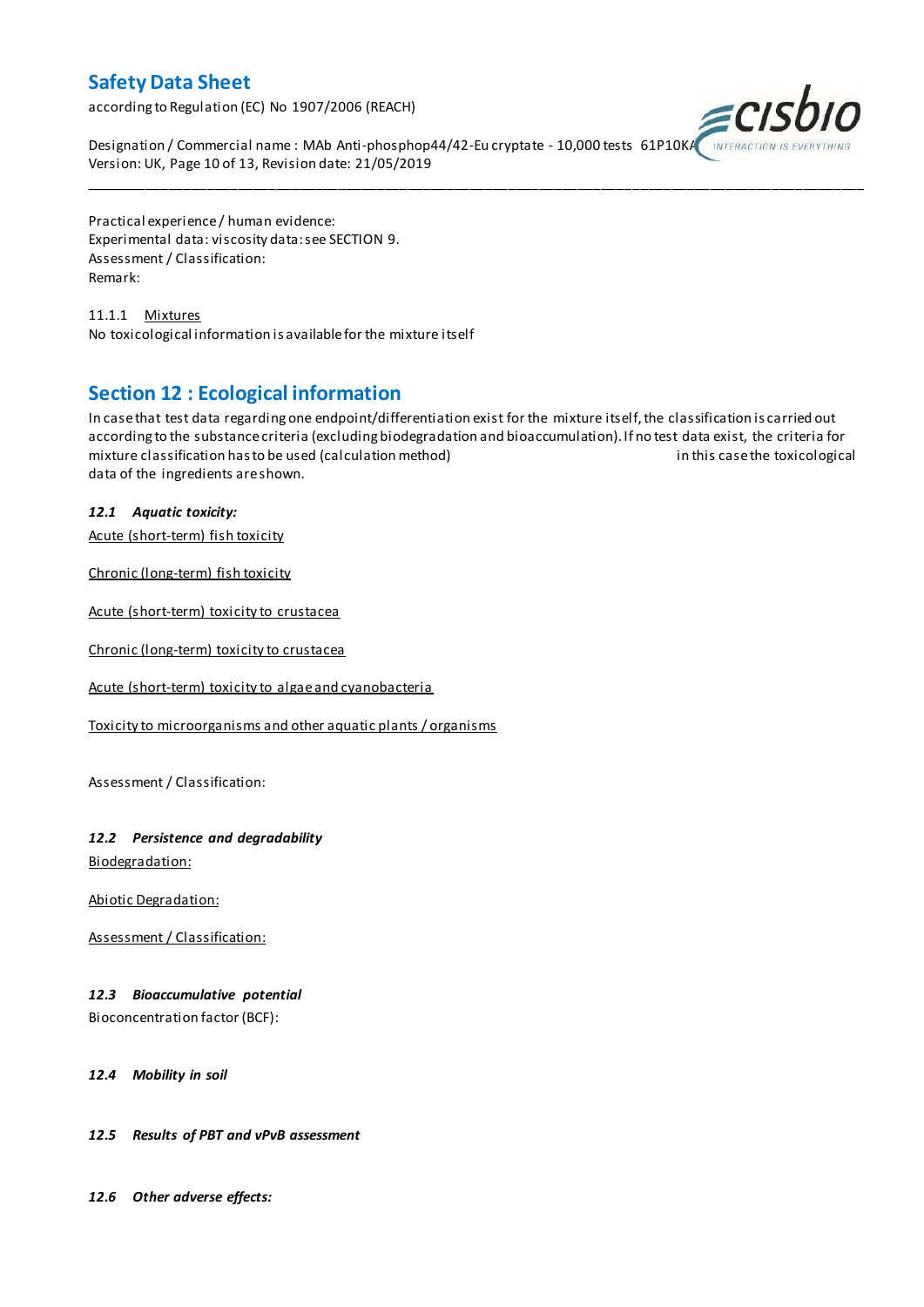according to Regulation (EC) No 1907/2006 (REACH)

Designation / Commercial name : MAb Anti-phosphop44/42-Eu cryptate - 10,000 tests 61P10K/ Version: UK, Page 11 of 13, Revision date: 21/05/2019



Additional ecotoxicological information:

## **Section 13 : Disposal considerations**

#### *13.1 Waste treatment methods*

Waste treatment options:Dispose of waste according to applicable legislation. ;

*Transport in bulk according to Annex II of MARPOL 73/78 and the IBC Code*

### **Section 14 : Transport information**

ADR/RID/AND/IMDG/IATA

| UN No.                     |  |
|----------------------------|--|
| UN Proper shipping name    |  |
| Transport hazard class(es) |  |
| Hazard label(s)            |  |
|                            |  |
| Packing group              |  |

\_\_\_\_\_\_\_\_\_\_\_\_\_\_\_\_\_\_\_\_\_\_\_\_\_\_\_\_\_\_\_\_\_\_\_\_\_\_\_\_\_\_\_\_\_\_\_\_\_\_\_\_\_\_\_\_\_\_\_\_\_\_\_\_\_\_\_\_\_\_\_\_\_\_\_\_\_\_\_\_\_\_\_\_\_\_\_\_\_\_\_\_\_\_\_\_\_\_\_\_\_

### Land transport (ADR/RID) Classification code ADR: Special Provisions for ADR/RID: Limited quantities for ADR/RID:<br>
Packing Instructions for ADR/RID: Special packing provisions for ADI Special packing provisions for ADR/RID: Mixed packing provisions: Portable tanks and bulk containers Instructions: Portable tanks and bulk containers Special Provisions: ADR Tank Code: ADR Tank special provisions: Vehicle for tank carriage: Special provisions for carriage Packages: Special provisions for carriage Bulk: Special provisions for carriage for loading, unloading and handling: Special Provisions for carriage Operation: Hazard identification No: Transport category (Tunnel restriction code): Sea transport (IMDG) Marine Pollutant: Subsidiary risk(s) for IMDG: Packing provisions for IMDG: Limited quantities for IMDG: Packing instructions for IMDG: IBC Instructions: IBC Provisions: IMO tank instructions: UN tank instructions: Tanks and bulk Provisions: EmS : Stowage and segregation for IMDG: Properties and observations: Inland waterway transport (ADN) Classification Code ADN: Special Provisions ADN: Limited quantities ADN: Excepted quantities ADN: Carriage permitted: Carriage permitted: Provisions concerning loading and unloading: Provisions concerning carriage: Number of blue cones/lights: Remark: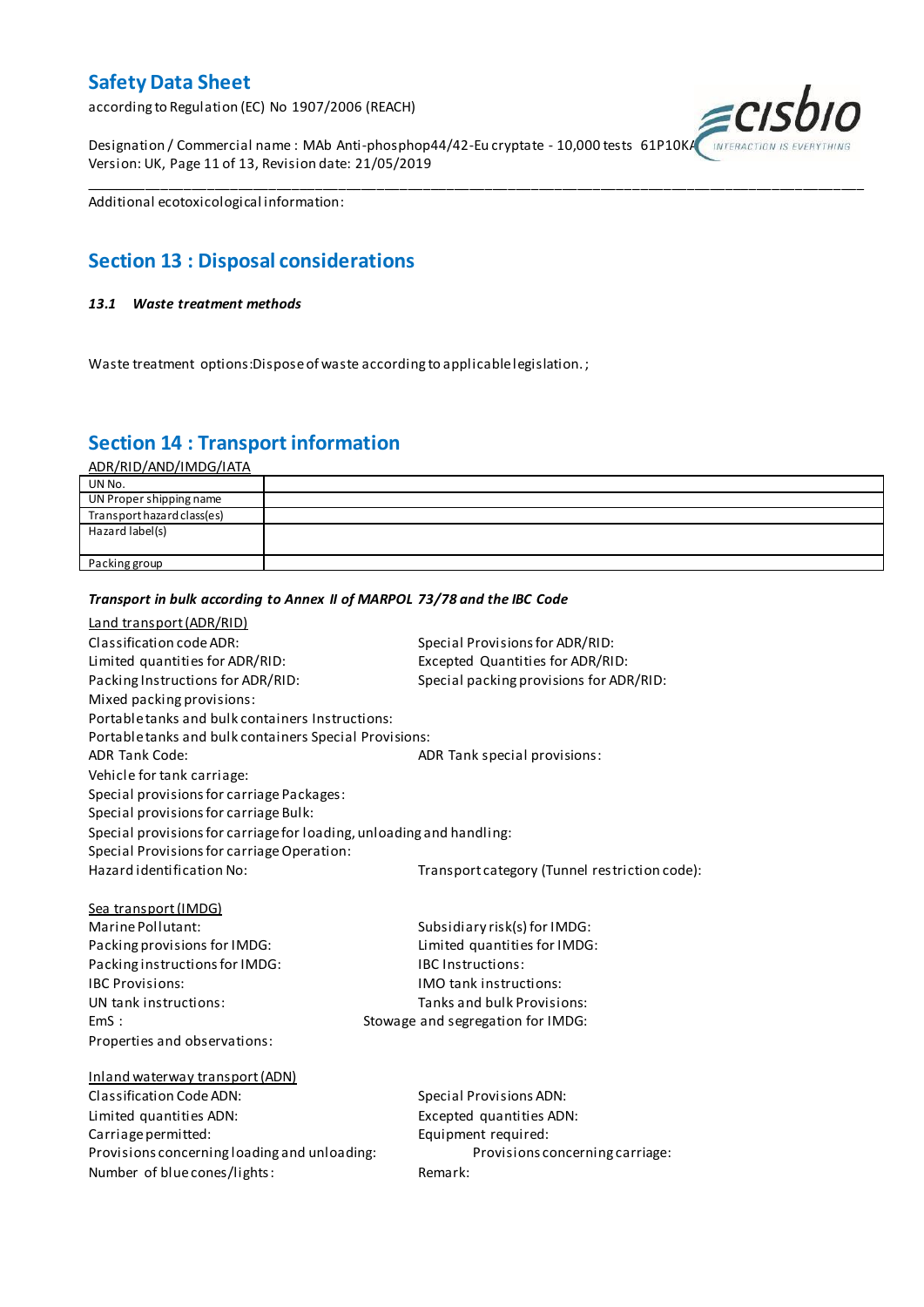according to Regulation (EC) No 1907/2006 (REACH)



Designation / Commercial name : MAb Anti-phosphop44/42-Eu cryptate - 10,000 tests 61P10K/ Version: UK, Page 12 of 13, Revision date: 21/05/2019

Air transport (ICAO-TI / IATA-DGR) Subsidiary risk for IATA: Excepted quantity for IATA: Passenger and Cargo Aircraft Limited Quantities Packing Instructions: Passenger and Cargo Aircraft Limited Quantities Maximal Net Quantity : Passenger and Cargo Aircraft Packaging Instructions : Passenger and Cargo Aircraft Maximal Net Quantity : Cargo Aircraft only Packaging Instructions : Cargo Aircraft only Maximal Net Quantity : ERG code: Special Provisions for IATA:

\_\_\_\_\_\_\_\_\_\_\_\_\_\_\_\_\_\_\_\_\_\_\_\_\_\_\_\_\_\_\_\_\_\_\_\_\_\_\_\_\_\_\_\_\_\_\_\_\_\_\_\_\_\_\_\_\_\_\_\_\_\_\_\_\_\_\_\_\_\_\_\_\_\_\_\_\_\_\_\_\_\_\_\_\_\_\_\_\_\_\_\_\_\_\_\_\_\_\_\_\_

## **Section 15 : Regulatory information**

#### *15.1 Safety, health and environmental regulations/legislation specific for the substance or mixture*

EU regulations

Authorisations and/or restrictions on use:

Authorisations: Restrictions on use: SVHC :

- Other EU regulations:
- Directive 2010/75/EC on industrial emissions

Not relevant

National regulations

#### *15.2 Chemical Safety Assessment:*

For this mixture, no chemical safety assessment has been carried out

### **Section 16 : Other information**

#### *16.1 Indication of changes*

Date of the previous version:03/05/2019 Modifications:

*16.2 Other informations*

*16.3 Classification for mixtures and used evaluation method according to regulation (EC) 1207/2008 [CLP]:* See SECTION 2.1 (classification).

#### *16.4 Relevant R-, H- and EUH-phrases (number and full text):*